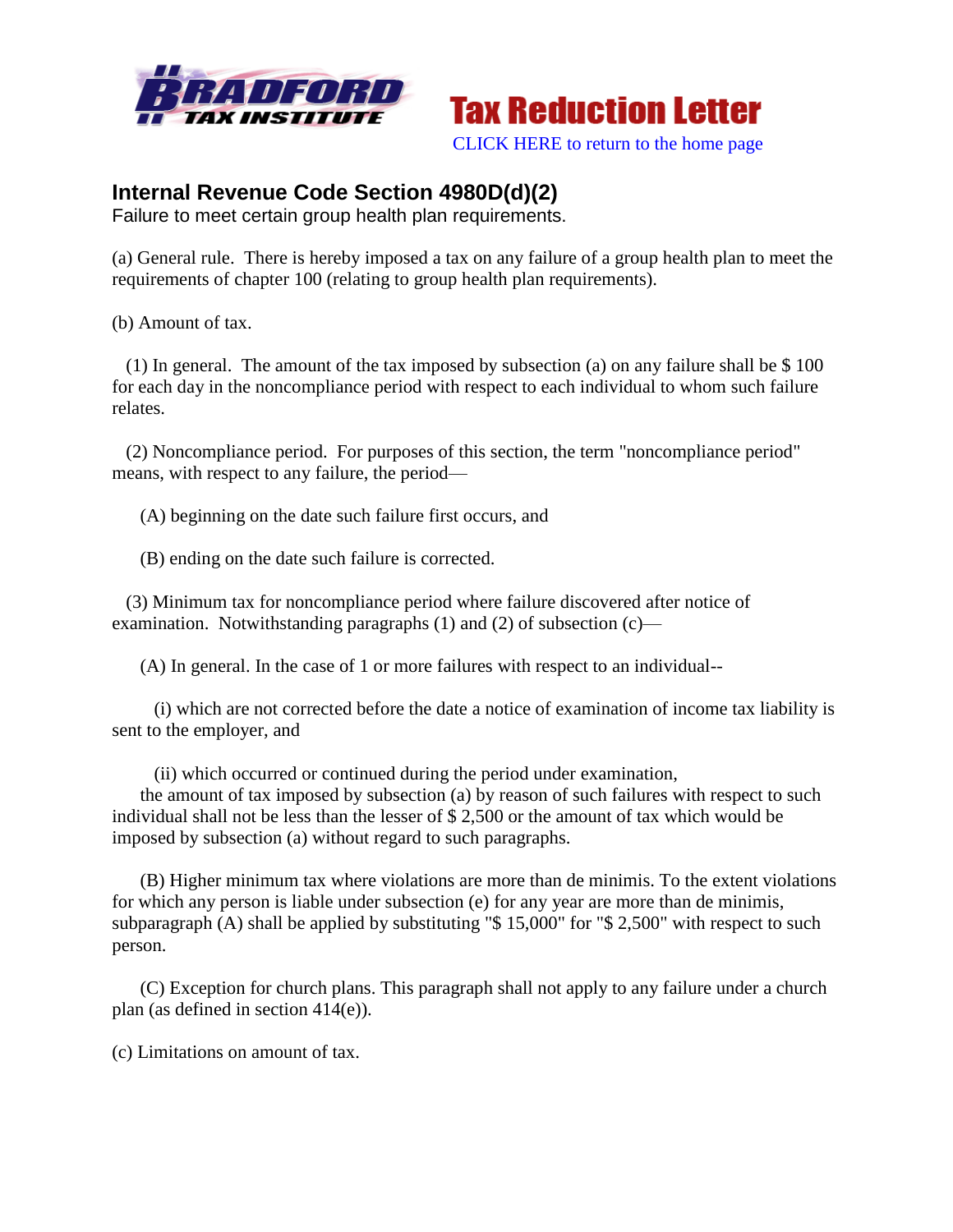(1) Tax not to apply where failure not discovered exercising reasonable diligence. No tax shall be imposed by subsection (a) on any failure during any period for which it is established to the satisfaction of the Secretary that the person otherwise liable for such tax did not know, and exercising reasonable diligence would not have known, that such failure existed.

 (2) Tax not to apply to failures corrected within certain periods. No tax shall be imposed by subsection (a) on any failure if—

(A) such failure was due to reasonable cause and not to willful neglect, and

 (B) (i) in the case of a plan other than a church plan (as defined in section 414(e)), such failure is corrected during the 30-day period beginning on the first date the person otherwise liable for such tax knew, or exercising reasonable diligence would have known, that such failure existed, and

 (ii) in the case of a church plan (as so defined), such failure is corrected before the close of the correction period (determined under the rules of section  $414(e)(4)(C)$ ).

 (3) Overall limitation for unintentional failures. In the case of failures which are due to reasonable cause and not to willful neglect—

(A) Single employer plans.

 (i) In general. In the case of failures with respect to plans other than specified multiple employer health plans, the tax imposed by subsection (a) for failures during the taxable year of the employer shall not exceed the amount equal to the lesser of--

 (I) 10 percent of the aggregate amount paid or incurred by the employer (or predecessor employer) during the preceding taxable year for group health plans, or

(II) \$ 500,000.

 (ii) Taxable years in the case of certain controlled groups. For purposes of this subparagraph, if not all persons who are treated as a single employer for purposes of this section have the same taxable year, the taxable years taken into account shall be determined under principles similar to the principles of section 1561.

(B) Specified multiple employer health plans.

 (i) In general. In the case of failures with respect to a specified multiple employer health plan, the tax imposed by subsection (a) for failures during the taxable year of the trust forming part of such plan shall not exceed the amount equal to the lesser of--

 (I) 10 percent of the amount paid or incurred by such trust during such taxable year to provide medical care (as defined in section  $9832(d)(3)$ ) directly or through insurance, reimbursement, or otherwise, or

(II) \$ 500,000.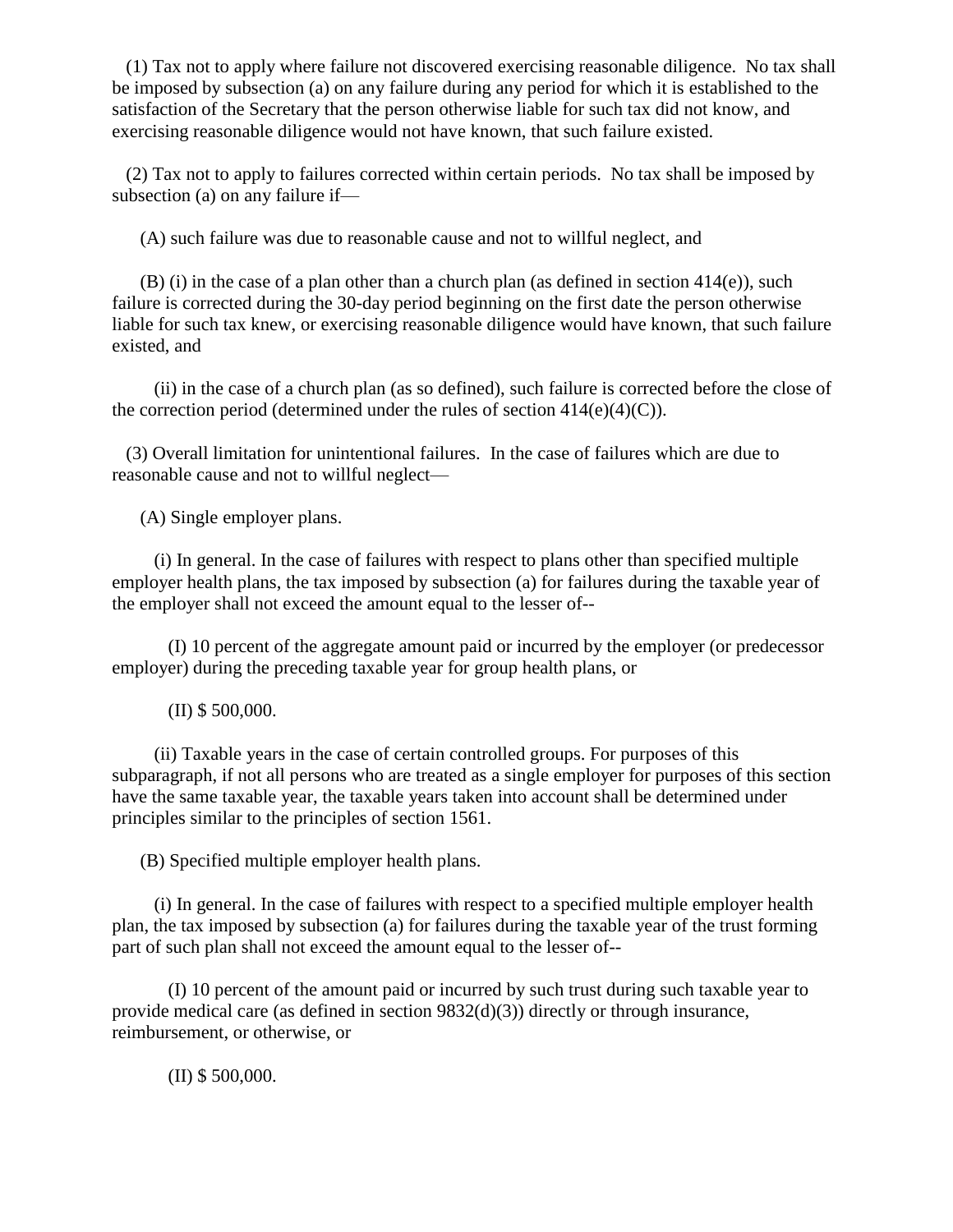For purposes of the preceding sentence, all plans of which the same trust forms a part shall be treated as one plan.

 (ii) Special rule for employers required to pay tax. If an employer is assessed a tax imposed by subsection (a) by reason of a failure with respect to a specified multiple employer health plan, the limit shall be determined under subparagraph  $(A)$  (and not under this subparagraph) and as if such plan were not a specified multiple employer health plan.

 (4) Waiver by Secretary. In the case of a failure which is due to reasonable cause and not to willful neglect, the Secretary may waive part or all of the tax imposed by subsection (a) to the extent that the payment of such tax would be excessive relative to the failure involved.

(d) Tax not to apply to certain insured small employer plans.

 (1) In general. In the case of a group health plan of a small employer which provides health insurance coverage solely through a contract with a health insurance issuer, no tax shall be imposed by this section on the employer on any failure (other than a failure attributable to section 9811) which is solely because of the health insurance coverage offered by such issuer.

(2) Small employer.

 (A) In general. For purposes of paragraph (1), the term "small employer" means, with respect to a calendar year and a plan year, an employer who employed an average of at least 2 but not more than 50 employees on business days during the preceding calendar year and who employs at least 2 employees on the first day of the plan year. For purposes of the preceding sentence, all persons treated as a single employer under subsection (b), (c), (m), or (o) of section 414 shall be treated as one employer.

 (B) Employers not in existence in preceding year. In the case of an employer which was not in existence throughout the preceding calendar year, the determination of whether such employer is a small employer shall be based on the average number of employees that it is reasonably expected such employer will employ on business days in the current calendar year.

 (C) Predecessors. Any reference in this paragraph to an employer shall include a reference to any predecessor of such employer.

 (3) Health insurance coverage; health insurance issuer. For purposes of paragraph (1), the terms "health insurance coverage" and 'health insurance issuer' have the respective meanings given such terms by section 9832.

(e) Liability for tax. The following shall be liable for the tax imposed by subsection (a) on a failure:

(1) Except as otherwise provided in this subsection, the employer.

(2) In the case of a multiemployer plan, the plan.

 (3) In the case of a failure under section 9803 (relating to guaranteed renewability) with respect to a plan described in subsection  $(f)(2)(B)$ , the plan.